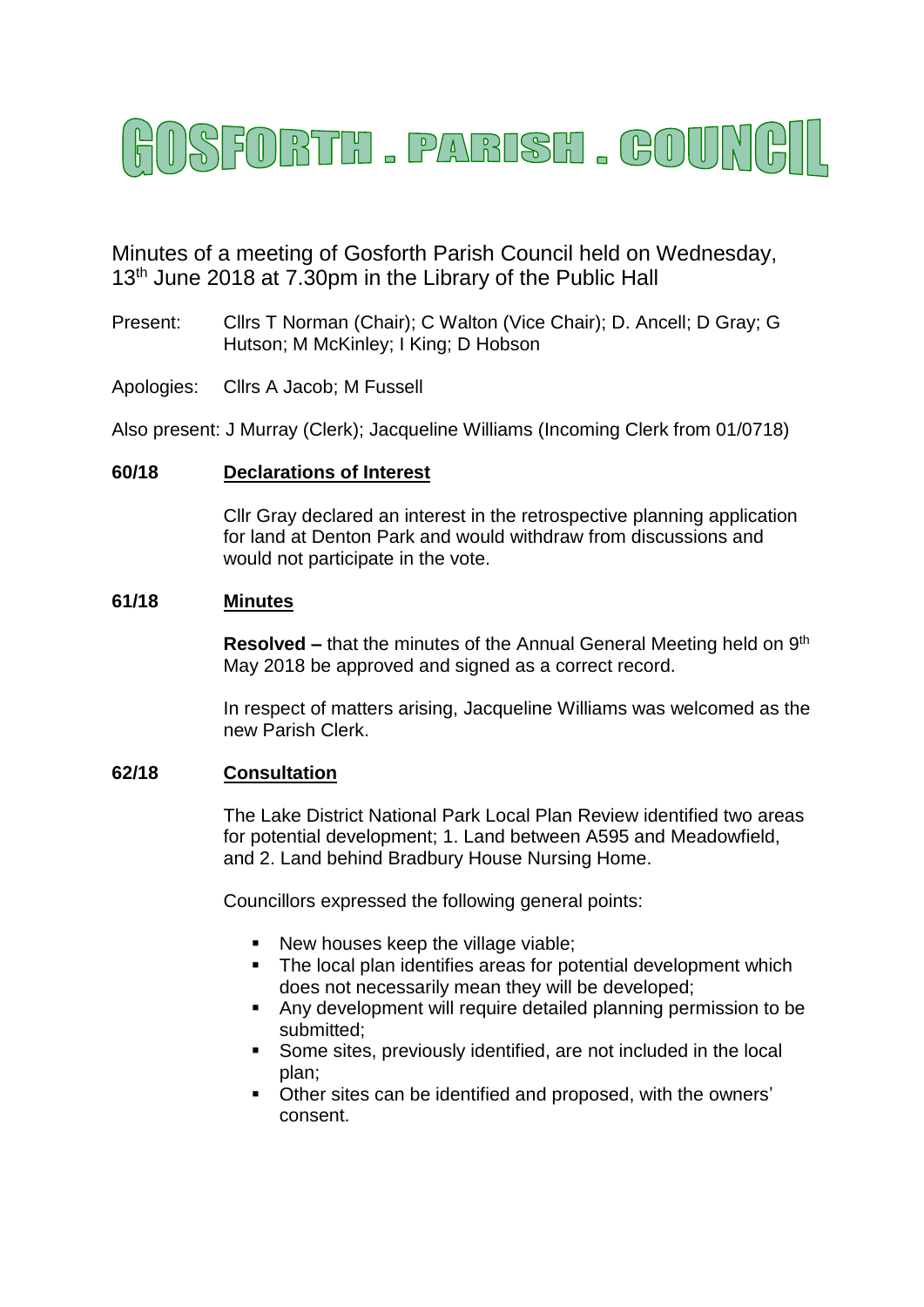More specifically

1. Land between A595 and Meadowfield:

Concerns were raised over ingress and egress of traffic onto the A595 and potential alternatives were discussed, including the lay-by at Petton Farm, with pedestrian only access at Petton Place (with pedestrian footpaths to link to existing footpaths);

There would be a need to keep a boundary between Meadowfield and any development and along the A595 to keep a green fringe on the village.

Development would need to be sympathetic to the site, using the contours to avoid intrusive development, which could potentially impact on the views and character of the village.

It would be helpful for any road infrastructure to link with the existing village to provide a second entrance/exit to the village.

Given the potential number of houses, there would be a need to consider the wider infrastructure such as school, nursery, car parking for the village.

There was also concern that any development should be accompanied by flood control measures for the rest of the village, given the beck that flowed through the land.

- 2. Land behind Bradbury House: No concerns were raised.
- 3. Excluded Sites

There was agreement that the land adjacent to Hill Crest should be excluded. However, it was also felt that the field lying to the north of the playing field should continue to be an excluded site.

Resolved –

- 1) that the development sites be supported subject to the comments above.
- 2) That agreement to exclude the site of 'adjacent Hill Crest' be noted.
- 3) That the field lying above the playing field should be added to excluded sites.

It was noted that the last public consultation meeting will take place at Gosforth Primary School on 28th June, between 3.30pm and 7pm.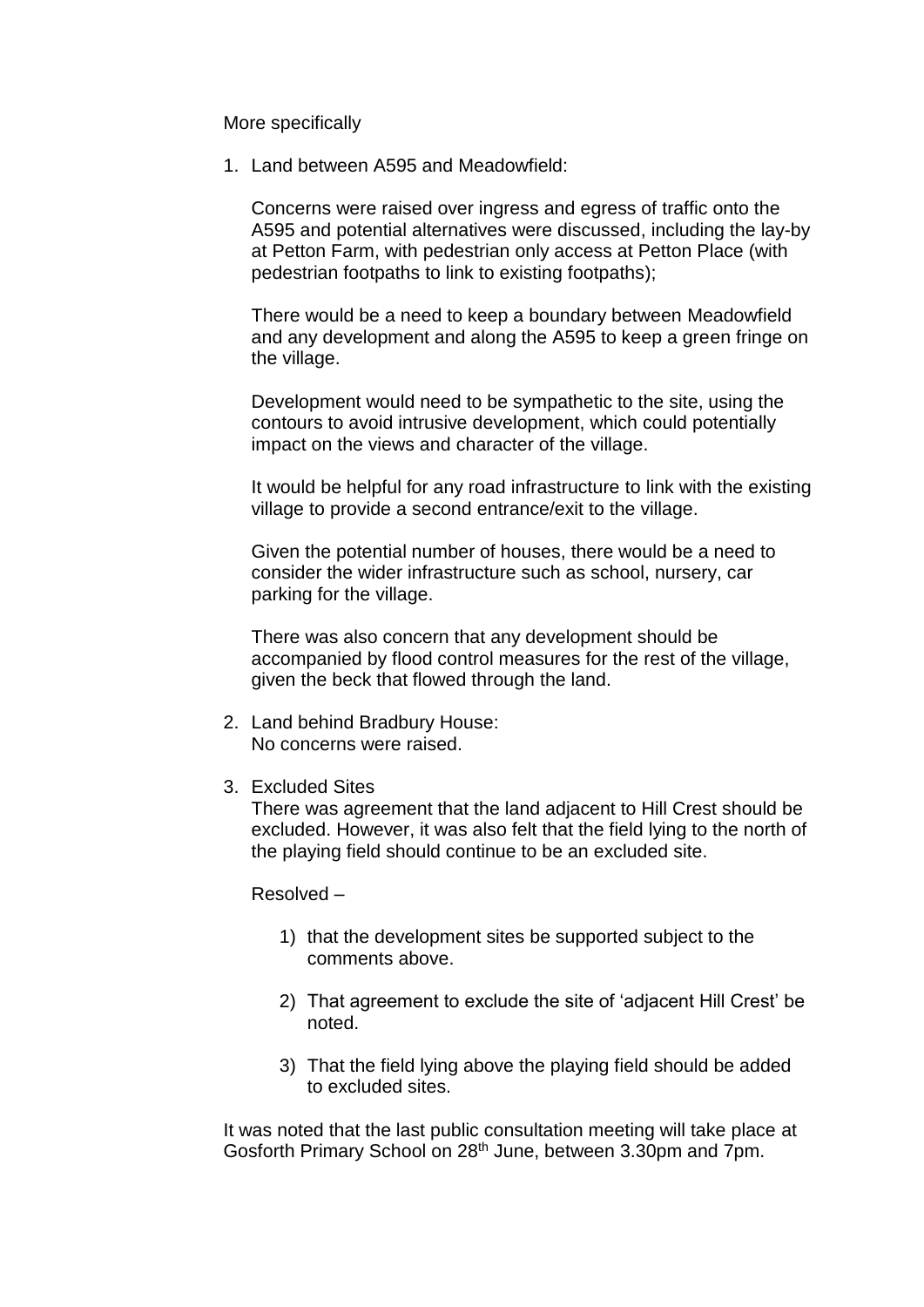# **63/18 Planning Matters**

### *Councillor D Gray withdrew from discussion and vote*

Retrospective planning application in respect of land at 5 Denton Park:

The Chairman gave the opportunity to the applicant and other interested parties present to add to the letters that had already been received by Parish Councillors. The Chairman then provided a brief synopsis of the points raised, before inviting comment from Parish Councillors.

Objections were raised on the basis of Lake District National Park Authority Planning policy, on the grounds of a need to maintain open spaces in villages together with the loss of green land, and on the grounds of poor design creating an unsafe space. Councillors were unanimous in their decision to object to the application.

It was noted that the question of land ownership was not part of planning policy and was not part of the process that evening. Nevertheless, given the strength of feeling, this could be considered at a future meeting.

**Resolved –** that the Parish Council object on the grounds of loss of open, green, recreational space and design.

The Parish Council had received a planning application for a security fence on Sellafield for which there were no objections and a second application for the removal of a temporary condition to provide permanent office accommodation, also no objections.

# **64/18 Gosforth Village Care and Assets**

Cumbria Exchange – Cllr. King recommended Councillors visit the Cumbria Exchange website which is supported by contractors. Community organisations can post requirements for services, which might be met by companies looking to improve their social responsibility locally. Councillors were requested to consider a list of possible projects to bring to the next meeting. The rear door to the toilets was identified as an urgent job and Cllr. King volunteered to put this on the website.

It was noted that there had been a failure to progress the final clause in respect of the car park documentation. The Council agreed that as the majority of legal documentation had been agreed, there was not an urgency to secure the additional clause in respect of liability on the recycling site.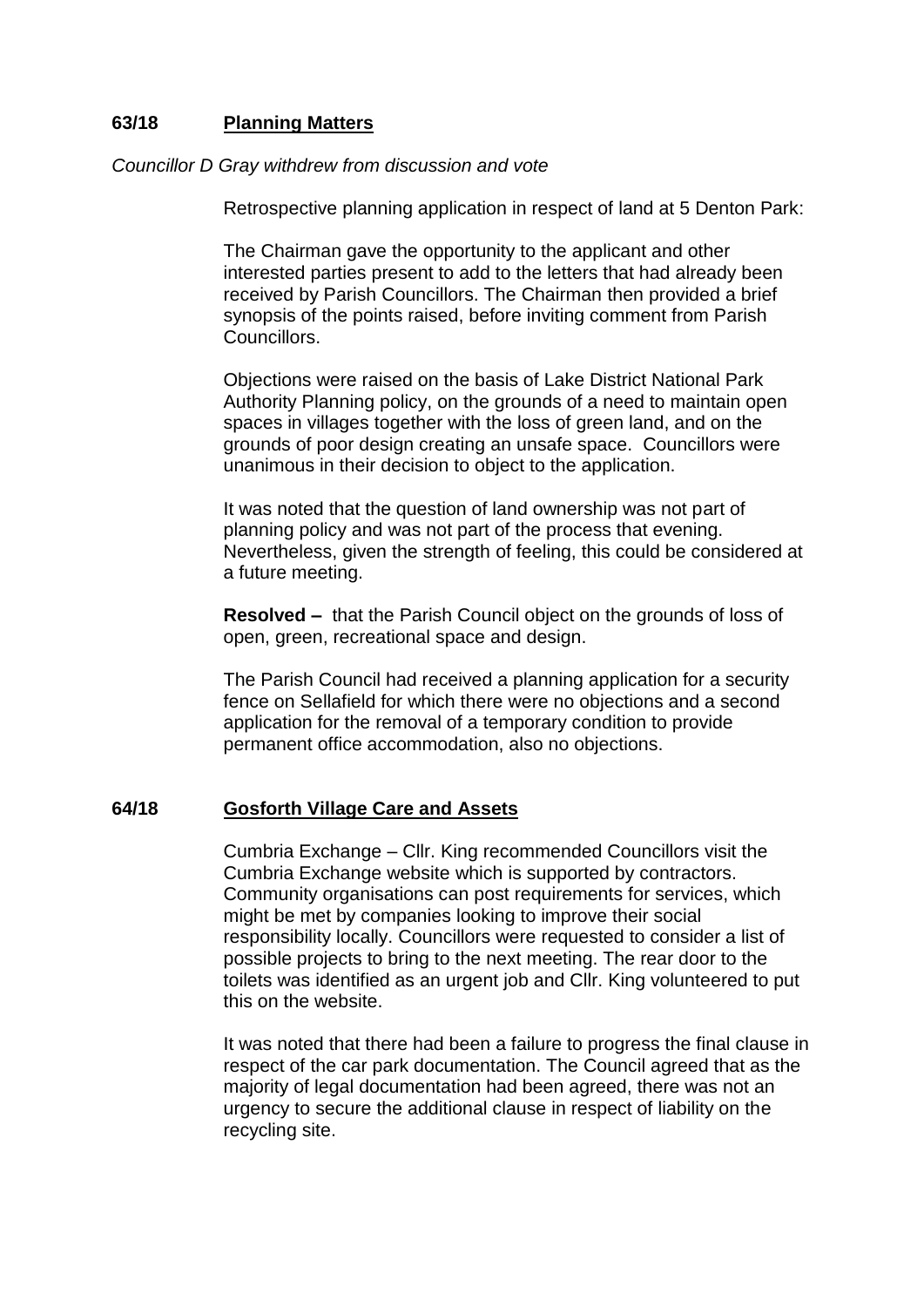Concerns were raised regarding the use of the Car Park by businesses and coaches, and it was agreed that Sellafield Ltd be contacted in respect of amended leaflets.

After the slow start to the grass cutting cycle, the Clerk had visited all the sites with Copeland Borough Council. The majority of the areas were cut 14 times a year, with some being 6 times per year. Where there were insufficient cuts, these would not be charged.

Defibrillator Update – the First Responders were not able to take up full responsibility for the defibrillator, but may consider carrying out the annual check. It was asked whether they could offer training and agreed to invite the Chairman to a future meeting. (CW and incoming Clerk)

### **65/18 Public Participation**

Public participation had taken place earlier in the meeting under planning.

### **66/18 Meetings**

Remembrance Sunday –

The Chair had met with Vicar regarding the 100<sup>th</sup> Anniversary of WWI in respect of a planned Remembrance Service. It was being suggested that there be a service at the War Memorial with laying of wreaths, followed by refreshments in the Village Hall. Other organisations could be involved such as the Guides, Brownies, schools.

The event will require further detailed planning including a risk assessment and possible road closures, which it was felt that the Parish Council could facilitate.

Cllr Hobson offered to re-point the War Memorial as a matter of urgency and contact a trumpet or bugle player. Councillors all expressed their support for the event.

There had been a Sellafield Parish Forum meeting, for which the minutes had been circulated and noted that there was a need to look out for a planning application to remove a temporary storage condition on Sellafield, which was to extend a nuclear storage facility.

Cllr King attended a meeting with the Chair regarding properties within the NDA estate, following which there had been a tour of CNC facility which was impressive and well worth a visit.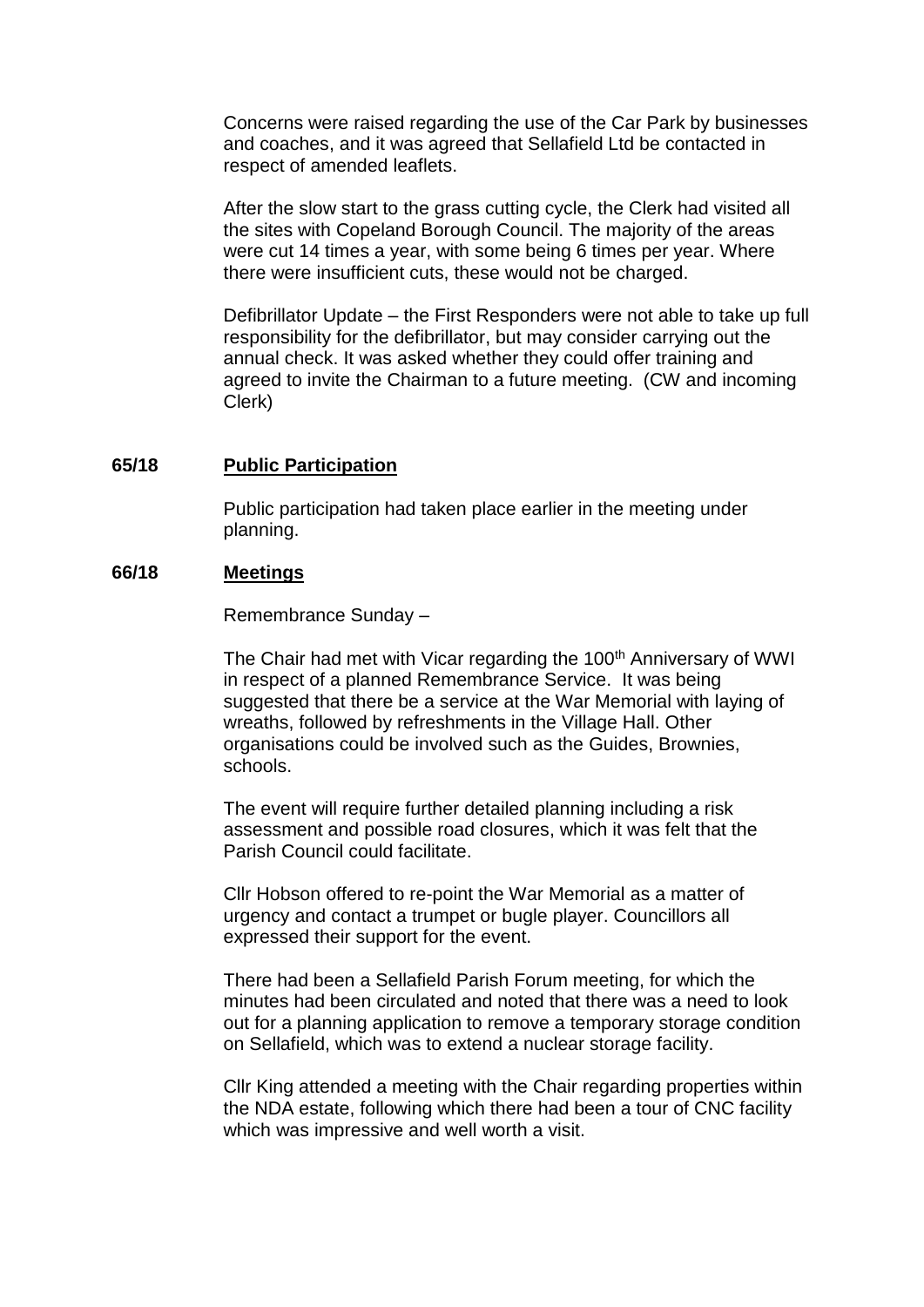The Chairman had attended a dementia awareness raising event and had found it very useful and would arrange for a talk to the Council, which was welcomed.

## **67/18 Financial Matters**

The Clerk presented the Bank Reconciliation to 31st May 2018 and payments were approved, excepting the toilet door, where it was felt that more enquiries should be made.

A change of the Clerk to Jacqueline Williams effective from the 1st July meant that there required to be a fresh Band mandate.

## **Resolved -**

1) Cllrs T Norman; C Walton and D Ancell be approved to continue as signatories;

- 2) That Jacqueline Williams be added as a signatory;
- 3) That Jacqueline Williams be approved to carry out electronic banking (with the exception of any payments to herself);
- 4) That Jacqueline Williams be approved to receive a paying-in card.

## **68/18 Data Protection Policy**

**Resolved –** to approve the Data Protection Policy.

### **69/18 Correspondence**

The Clerk confirmed that Nugen had been in touch with a proposals to set up a Parish Forum and advised that the details of the new Clerk and the Chair had been passed on.

A request has been received to fly the Red Ensign on 3<sup>rd</sup> September to honour Merchant Navy Day. Cllr. D Ancell volunteered to obtain a Red Ensign. Cllr. D Gray pointed out that the rope on the flag pole needs attention – Cllr. D Ancell offered to assist.

The Council was advised of a WI event on 16<sup>th</sup> June 2018 in respect of equality.